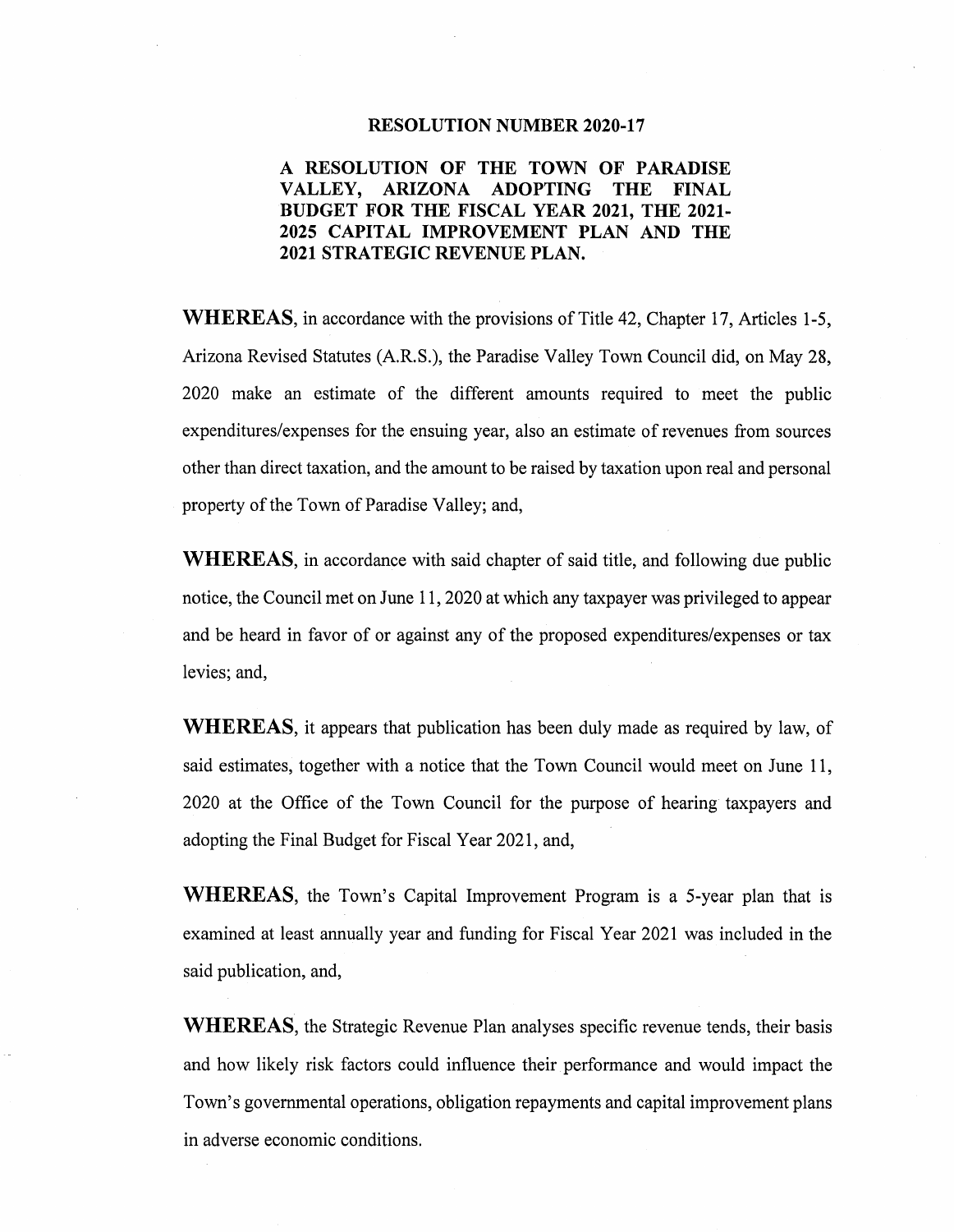**NOW THEREFORE, BE IT RESOLVED**, that the said estimates of revenues, and expenditures shown on the accompanying Exhibits A, C, D, E, F and G and Capital Improvement Plan as now increased, reduced, or changed by and the same are hereby adopted as the budget of the Town of Paradise Valley for the Fiscal Year 2021.

**BE IT FURTHER RESOLVED, the adopted budget for FY2021 provides single** year funding and budget authority for the Capital Improvement Plan as a whole; any and all new individual contracts and/or projects will be brought to Town Council for specific approval.

**BE IT FURTHER RESOLVED, the Strategic Revenue Plan for FY2021 will** evolve during the fiscal year as Town Management monitors revenues, provide monthly updates at Town Council meetings, and immediately provide the Town Council with written notice if any revenue trend or risk indicator signal an onset of materially adverse conditions that could be detrimental to the Town's financial condition.

**PASSED AND ADOPTED** by the affirmative vote of the Paradise Valley Town Council this 11<sup>th</sup> day of June 2020.

Jerry Bien-Willner, Mayor

ATTEST:

Duncan Miller, T

APPROVED AS TO FORM I

Andrew M. Miller, Town Attorney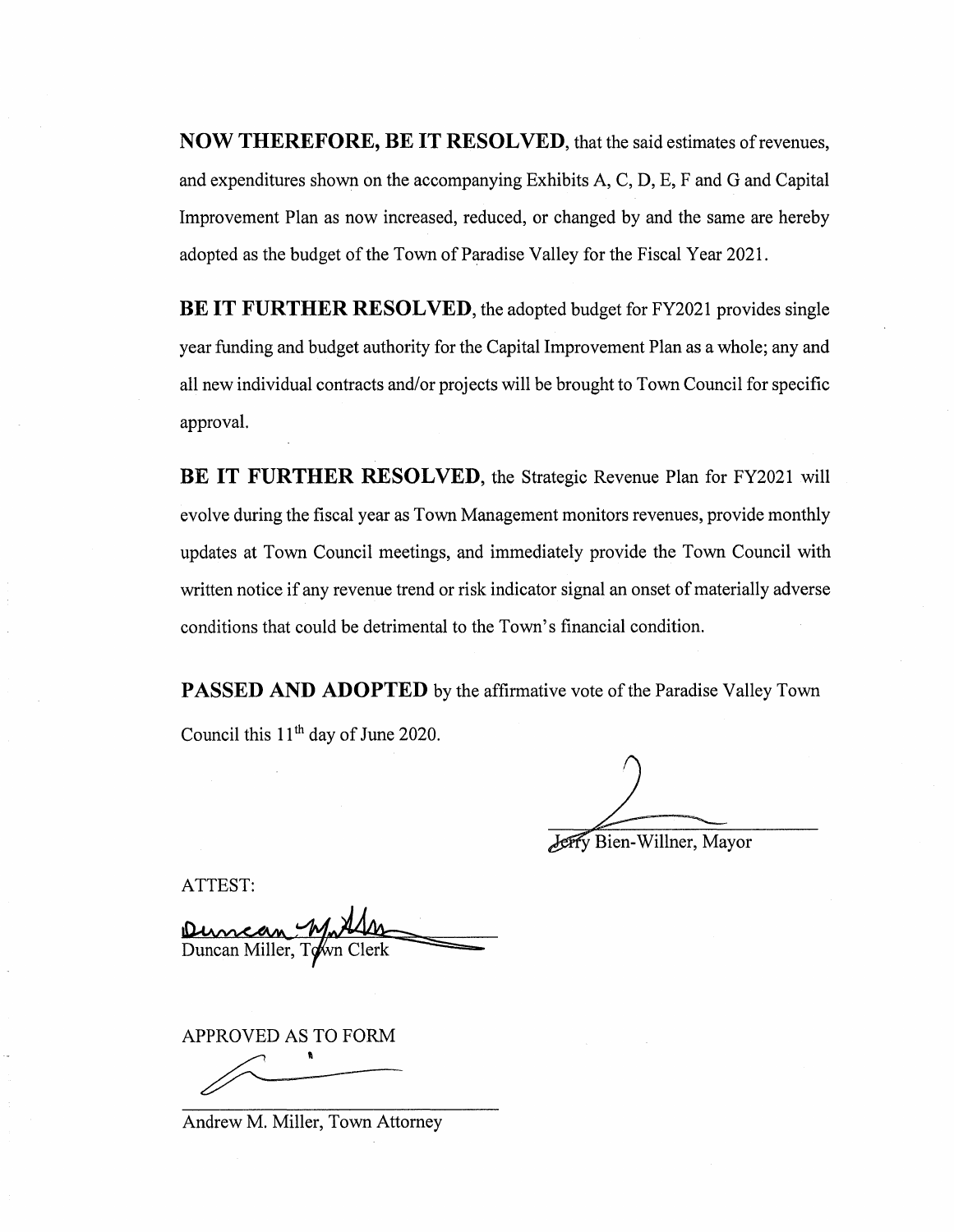### **TOWN** OF **PARADISE VALLEY**  Summary Schedule of Estimated Revenues and Expenditures/Expenses Fiscal Year 2021

|                                                             | s | <b>FUNDS</b>            |                     |                     |                                 |                |                        |                |                        |  |  |  |  |
|-------------------------------------------------------------|---|-------------------------|---------------------|---------------------|---------------------------------|----------------|------------------------|----------------|------------------------|--|--|--|--|
|                                                             | c |                         |                     |                     |                                 |                |                        | Internal       |                        |  |  |  |  |
| <b>Fiscal</b>                                               | h |                         | <b>Special:</b>     | <b>Debt Service</b> | <b>Capital</b>                  | Permanent      | <b>Enterprise</b>      | <b>Service</b> |                        |  |  |  |  |
| Year                                                        |   | <b>General Fund</b>     | <b>Revenue Fund</b> | Fund                | <b>Projects Fund</b>            | Fund           | <b>Funds</b>           | <b>Funds</b>   | <b>Total All Funds</b> |  |  |  |  |
| <b>Adopted/Adjusted Budgeted</b>                            |   |                         |                     |                     |                                 |                |                        |                |                        |  |  |  |  |
| Expenditures/Expenses*<br>2020                              | Е | 39,376,399<br>- \$      | 3,877,707<br>-S     | 2,764,614<br>s      | $16,010,000$   \$<br>$\cdot$ \$ | $\blacksquare$ | $6,302,476$   \$<br>\$ | $\bullet$      | 68,331,196<br>\$       |  |  |  |  |
| <b>Actual Expenditures/Expenses**</b><br>2020               | Е | 21,695,956              | 2,203,793           | 1,477,864           | 3,361,000                       | $\blacksquare$ | 5,877,344              | $\sim$         | 34,615,957             |  |  |  |  |
| Fund Balance/Net Position at July 1***<br>2021              |   | 37,654,046              | 992,744             | 1,371,642           | 20,439,995                      | $\blacksquare$ | 2,596,984              | $\blacksquare$ | 63,055,411             |  |  |  |  |
| <b>Primary Property Tax Levy</b><br>2021                    | в |                         |                     |                     | ۰.                              |                | $\blacksquare$         |                |                        |  |  |  |  |
| <b>Secondary Property Tax Levy</b><br>2021                  | в |                         |                     |                     | ۰                               |                |                        |                |                        |  |  |  |  |
| <b>Estimated Revenues Other than Property Taxes</b><br>2021 | c | 35,443,930              | 2,484,250           |                     | 8,380,000                       | ۰              | 6,117,000              | $\blacksquare$ | 52,425,180             |  |  |  |  |
| <b>Other Financing Sources</b><br>2021                      | D |                         |                     |                     | $\bullet$                       | $\blacksquare$ | ۰                      | $\blacksquare$ |                        |  |  |  |  |
| <b>Other Financing (Uses)</b><br>2021                       | D |                         |                     |                     |                                 | $\blacksquare$ | $\bullet$              | $\bullet$      |                        |  |  |  |  |
| Interfund Transfers In<br>2021                              | D | 5,070,000               | 823,475             | 2,208,028           | 3,500,000                       | $\blacksquare$ | 150,000                | $\bullet$      | 11,751,503             |  |  |  |  |
| <b>Interfund Transfers (Out)</b><br>2021                    | D | (6, 531, 503)           |                     |                     | (5,000,000)                     | ٠              | (220,000)              | $\blacksquare$ | (11,751,503)           |  |  |  |  |
| <b>Reduction for Amounts Not Available:</b><br>2021         |   |                         |                     |                     |                                 |                |                        |                |                        |  |  |  |  |
| <b>LESS: Amounts for Future Debt Retirement</b>             |   |                         |                     | 1,371,642           | $\bullet$                       | ۰              | ۰                      | $\blacksquare$ | 1,371,642              |  |  |  |  |
| Amounts assigned for fleet and facilities                   |   | 2,363,500               |                     |                     | -                               | $\blacksquare$ | $\blacksquare$         | $\blacksquare$ | 2,363,500              |  |  |  |  |
| <b>Emergency reserve and future designations</b>            |   | 39,857,505              | 1,406,104           |                     | 4,332,395                       | $\bullet$      | 1,929,074              | $\blacksquare$ | 47,525,078             |  |  |  |  |
| <b>Total Financial Resources Available</b><br>2021          |   | 29,415,468              | 2,894,365           | 2,208,028           | 22,987,600                      | ۰.             | 6,714,910              | $\blacksquare$ | 64,220,371             |  |  |  |  |
| 2021<br><b>Budgeted Expenditures/Expenses</b>               | E | Ŝ.<br>$29,415,468$   \$ | 2,894,365           | 2,208,028<br>- \$   | $22,987,600$   \$<br>l \$       |                | $6,714,910$ \$<br>\$   |                | 64,220,371<br>\$       |  |  |  |  |

| <b>EXPENDITURE LIMITATION COMPARISON</b>                         | 2020           | 2021           |
|------------------------------------------------------------------|----------------|----------------|
| 1. Budgeted expenditures/expenses                                | \$68,331,196   | \$64,220,371   |
| 2. Add/subtract: estimated net reconciling items                 | (10, 220)      | (10, 220)      |
| 3. Budgeted expenditures/expenses adjusted for reconciling items | 68,320,976     | 64.210.151     |
| 4. Less: estimated exclusions                                    | (26, 124, 394) | (20, 851, 090) |
| 5. Amount subject to the expenditure limitation                  | 42,196,582     | \$43,359,061   |
| 6. EEC expenditure limitation                                    | 42,196,582     | \$43,359,061   |

X The city/town does not levy property taxes and does not have special assessment districts for which property taxes are levied. Therefore, Schedule B has been omitted. **Tincludes Expenditure/Expense Adjustments Approved in the <u>current yea</u>r from Schedule E.** 

 $\star\star$ Includes actual amounts as of the date the proposed budget was prepared, adjusted for estimated activity for the remainder of the fiscal year.

 $***$ Amounts on this line represent Fund Balance/Net Position amounts except for amounts not in spendable form (e.g., prepaids and inventories} or legally or contractually required to be maintained intact {e.g., principal of a permanent fund).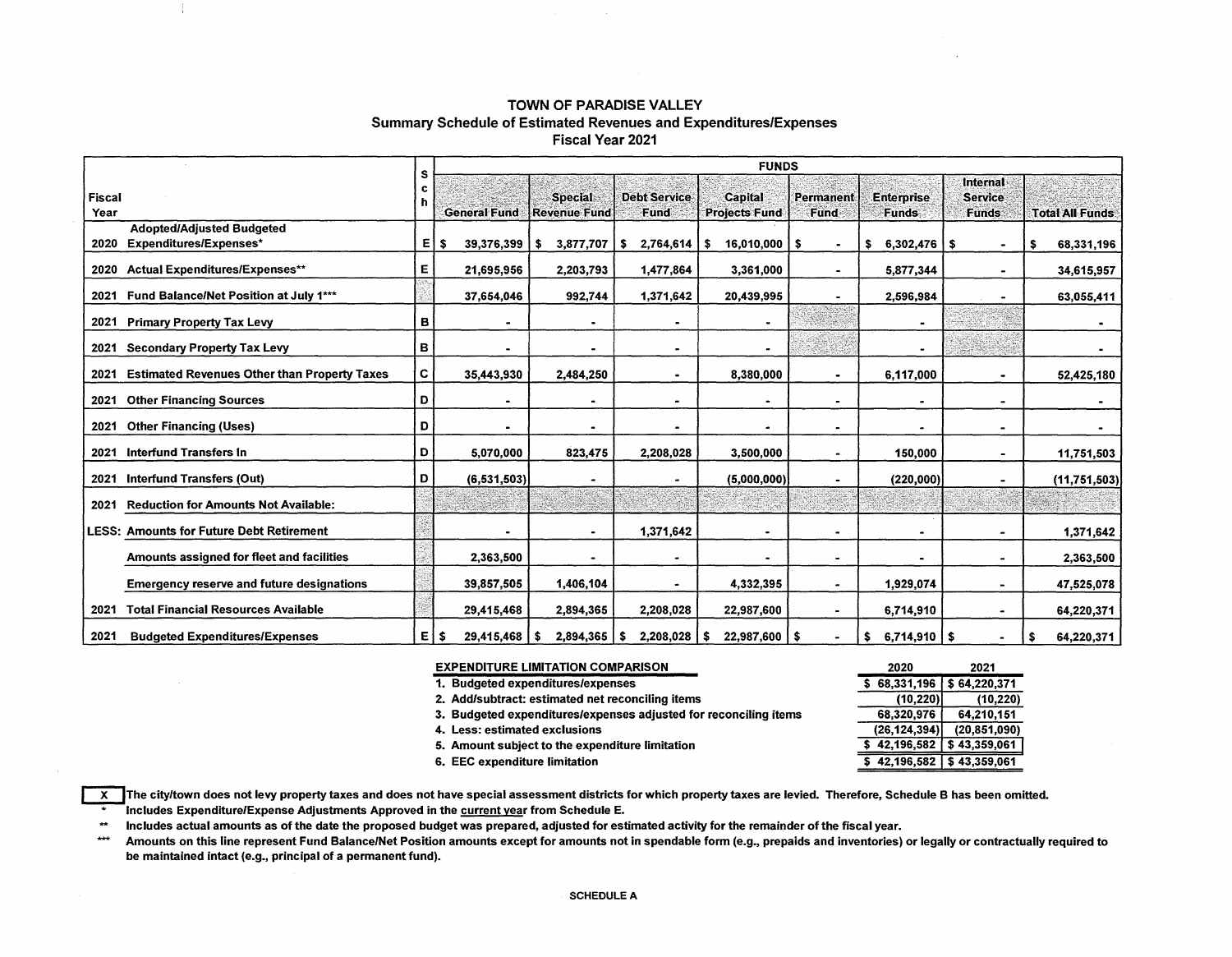### **TOWN OF PARADISE VALLEY Revenues Other Than Property Taxes Fiscal Year 2021**

|                                   |               | <b>ESTIMATED</b><br><b>REVENUES</b> | <b>ACTUAL</b><br><b>REVENUES*</b> | <b>ESTIMATED</b><br><b>REVENUES</b> |
|-----------------------------------|---------------|-------------------------------------|-----------------------------------|-------------------------------------|
| <b>SOURCE OF REVENUES</b>         |               | 2020                                | 2020                              | 2021                                |
| <b>GENERAL FUND</b>               |               |                                     |                                   |                                     |
| Local taxes                       |               |                                     |                                   |                                     |
| Transaction privilege (sales) tax | $\mathsf{\$}$ | 15,860,000 \$                       | 15,901,971 \$                     | 9,660,000                           |
| Occupancy (bed) tax               |               | 4,623,500                           | 3,656,724                         | 1,080,000                           |
| Franchise (fee) tax               |               | 1,275,380                           | 1,248,279                         | 1,169,000                           |
| <b>Licenses and permits</b>       |               |                                     |                                   |                                     |
| <b>Building permits</b>           |               | 919,440                             | 910,656                           | 800,625                             |
| In house plan review              |               | 700,000                             | 674,243                           | 650,460                             |
| Hillside application              |               | 150,000                             | 86,133                            | 85,500                              |
| All other licenses and permits    |               | 605,600                             | 1,350,782                         | 1,175,615                           |
| Intergovernmental                 |               |                                     |                                   |                                     |
| State shared income tax           |               | 1,891,800                           | 1,875,319                         | 1,958,860                           |
| State shared sales tax            |               | 1,502,000                           | 1,442,918                         | 1,388,730                           |
| Auto lieu tax                     |               | 652,640                             | 591,546                           | 507,850                             |
| All other intergovernmental       |               | 113,000                             | 108,411                           | 137,000                             |
| <b>Fines and forfeits</b>         |               |                                     |                                   |                                     |
| Court collected fines             |               | 1,921,120                           | 1,031,800                         | 1,300,000                           |
| PD technology fee                 |               | 745,000                             | 409,220                           | 600,000                             |
| Public safety fee                 |               | 107,000                             | 61,953                            | 90,000                              |
| All other fines and forfeits      |               | 81,000                              | 141,686                           | 143,000                             |
| Interest on investments           |               |                                     |                                   |                                     |
| Interest income                   |               | 760,000                             | 883,416                           | 372,300                             |
| <b>Miscellaneous</b>              |               |                                     |                                   |                                     |
| Rents and royalties               |               | 70,000                              | 77,494                            | 78,000                              |
| Post office charges for services  |               | 420,000                             | 310,605                           | 341,250                             |
| Other miscellaneous               |               | 50,000                              | 253,997                           | 18,400                              |
|                                   |               |                                     |                                   |                                     |
| Total before contingencies \$     |               | 32,447,480 \$                       | 31,017,153 \$                     | 21,556,590                          |
| Contingencies for revenue rebound |               |                                     |                                   |                                     |
| Local taxes contingency           |               |                                     |                                   | 11,704,000                          |
| Licenses and permits contingency  |               |                                     |                                   | 771,800                             |
| Intergovernmental contingency     |               |                                     |                                   | 569,790                             |
| Fines and forfeits                |               |                                     |                                   | 354,000                             |
| Interest income contingency       |               |                                     |                                   | 368,700                             |
| Miscellaneous contingency         |               |                                     |                                   | 119,050                             |
|                                   |               |                                     |                                   |                                     |
| Total General Fund \$             |               | 32,447,480                          | \$<br>31,017,153                  | \$<br>35,443,930                    |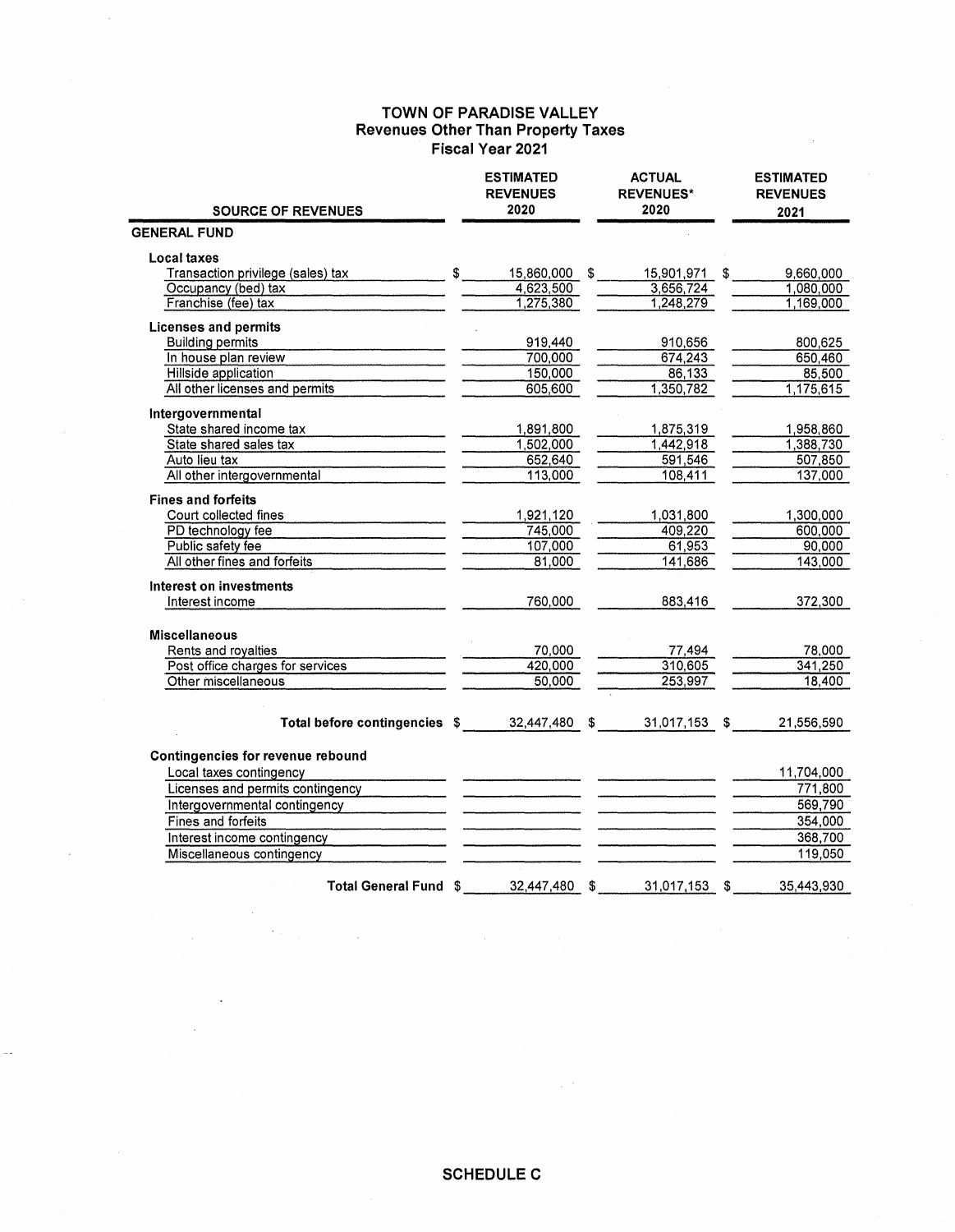### **TOWN OF PARADISE VALLEY Revenues Other Than Property Taxes Fiscal Year 2021**

| <b>SOURCE OF REVENUES</b>                                                                                                                                                                                                           |            | <b>ESTIMATED</b><br><b>REVENUES</b><br>2020                                                              | <b>ACTUAL</b><br><b>REVENUES*</b><br>2020 |                | <b>ESTIMATED</b><br><b>REVENUES</b><br>2021 |
|-------------------------------------------------------------------------------------------------------------------------------------------------------------------------------------------------------------------------------------|------------|----------------------------------------------------------------------------------------------------------|-------------------------------------------|----------------|---------------------------------------------|
| <b>SPECIAL REVENUE FUNDS</b>                                                                                                                                                                                                        |            |                                                                                                          |                                           |                |                                             |
|                                                                                                                                                                                                                                     |            |                                                                                                          |                                           |                |                                             |
| Highway user revenue fund (HURF) $$$ 968,900 $$$ 1,037,182 $$$ 626,430                                                                                                                                                              |            |                                                                                                          |                                           |                |                                             |
| <b>HURF</b> contingency                                                                                                                                                                                                             |            |                                                                                                          |                                           |                | 417,620                                     |
|                                                                                                                                                                                                                                     |            | Total HURF $\sqrt[6]{\begin{array}{c} 5 \end{array}}$ 968,900 $\sqrt[6]{\begin{array}{c} 9 \end{array}}$ | $\overline{1,037,182}$ \$                 |                | 1,044,050                                   |
| Court enhancement                                                                                                                                                                                                                   |            | 425,000 \$                                                                                               | 229,690 \$                                |                | 230,000                                     |
| Court JCEF and Fill the Gap                                                                                                                                                                                                         |            | 11,500                                                                                                   | 22,609                                    |                | 11.700                                      |
| Total Court $s$                                                                                                                                                                                                                     |            | $436,500$ \$                                                                                             | $252,299$ \$                              |                | 241,700                                     |
| Police grants and donations<br>S                                                                                                                                                                                                    |            | 150,000 \$                                                                                               |                                           | $\mathfrak{S}$ | 150,000                                     |
| Transportation grants <b>Container and Transportation</b> contains the contact of the contact of the contact of the contact of the contact of the contact of the contact of the contact of the contact of the contact of the contac |            | 38,000                                                                                                   | 38,000                                    |                | 38,000                                      |
| Other grants and donations                                                                                                                                                                                                          |            | 11,590                                                                                                   | 20,000                                    |                | 10,500                                      |
| Federal and state grant contingency<br>Total Police and other grants $\sqrt[3]{\begin{array}{c} 199,590 \\ 199,590 \end{array}}$                                                                                                    |            |                                                                                                          |                                           |                | 1,000,000                                   |
|                                                                                                                                                                                                                                     |            |                                                                                                          | $58,000$ \$                               |                | 1,198,500                                   |
| Total Special Revenue Funds \$                                                                                                                                                                                                      |            | 1,604,990 \$                                                                                             | 1,347,481 \$                              |                | 2.484,250                                   |
| <b>CAPITAL PROJECTS FUNDS</b>                                                                                                                                                                                                       |            |                                                                                                          |                                           |                |                                             |
| Development agreements <b>Development</b> and the set of the set of the set of the set of the set of the set of the set of the set of the set of the set of the set of the set of the set of the set of the set of the set of the s |            |                                                                                                          | $\frac{1}{2}$ 3,800,000 \$ 1,120,000 \$   |                | 8,110,000                                   |
| <b>SRP</b> Aesthics                                                                                                                                                                                                                 |            | 200,000                                                                                                  |                                           |                | 200,000                                     |
| <b>Residents of Paradise Valley</b>                                                                                                                                                                                                 |            |                                                                                                          |                                           |                | 70,000                                      |
|                                                                                                                                                                                                                                     | $\sqrt{s}$ | $4,000,000$ \$                                                                                           | $\overline{1,120,000}$ \$                 |                | 8,380,000                                   |
| Total Capital Projects Funds \$4,000,000 \$                                                                                                                                                                                         |            |                                                                                                          | 1,120,000 \$                              |                | 8,380,000                                   |
| <b>ENTERPRISE FUNDS</b>                                                                                                                                                                                                             |            |                                                                                                          |                                           |                |                                             |
| Fees for services                                                                                                                                                                                                                   |            | 185,000 \$                                                                                               | 150,165 \$                                |                | 155,000                                     |
| <b>Total Alarm Services Fund \$</b>                                                                                                                                                                                                 |            | $\frac{185,000}{9}$ \$                                                                                   | $150,165$ \$                              |                | 155,000                                     |
| Fees for services                                                                                                                                                                                                                   | \$         | 2,850,000 \$                                                                                             | $2,847,359$ \$                            |                | 2,850,000                                   |
| IGA fee                                                                                                                                                                                                                             |            | 245,000                                                                                                  | 244,288                                   |                | 245,000                                     |
| Rents and reimbursements                                                                                                                                                                                                            |            | 47,000                                                                                                   | 55,800                                    |                | 47,000                                      |
| Total Fire Services Fund \$                                                                                                                                                                                                         |            | $\overline{3,142,000}$ \$                                                                                | $3,147,447$ \$                            |                | 3,142,000                                   |
| Fees for services                                                                                                                                                                                                                   | \$         | 2.400,000                                                                                                | \$<br>2,637,381                           | \$             | 2.650.000                                   |
| Buy back and miscellaneous                                                                                                                                                                                                          |            | 10,000                                                                                                   | 19,153                                    |                | 20,000                                      |
| <b>Total Wastewater Utility Fund \$</b>                                                                                                                                                                                             |            | $2,410,000$ \$                                                                                           | $2,656,534$ \$                            |                | 2,670,000                                   |
| Impact fee                                                                                                                                                                                                                          |            |                                                                                                          | $251,000$ \$                              |                | 150,000                                     |
|                                                                                                                                                                                                                                     |            | $\frac{100,000}{100,000}$ \$                                                                             | $251,000$ \$                              |                | 150,000                                     |
| Total Wastewater Impact Fee Fund \$ 5,837,000 \$                                                                                                                                                                                    |            |                                                                                                          | $6,205,146$ \$                            |                | 6,117,000                                   |
| TOTAL ALL FUNDS \$43,889,470 \$43,889,780 \$45.50                                                                                                                                                                                   |            |                                                                                                          |                                           |                | 52,425,180                                  |

\* Includes actual revenues recognized on the modified accrual or accrual basis as of the date the proposed budget was prepared, plus estimated revenues for the remainder of the fiscal year.

 $\sim$ 

 $\mathcal{A}=\mathcal{A}$ 

 $\sim 10^6$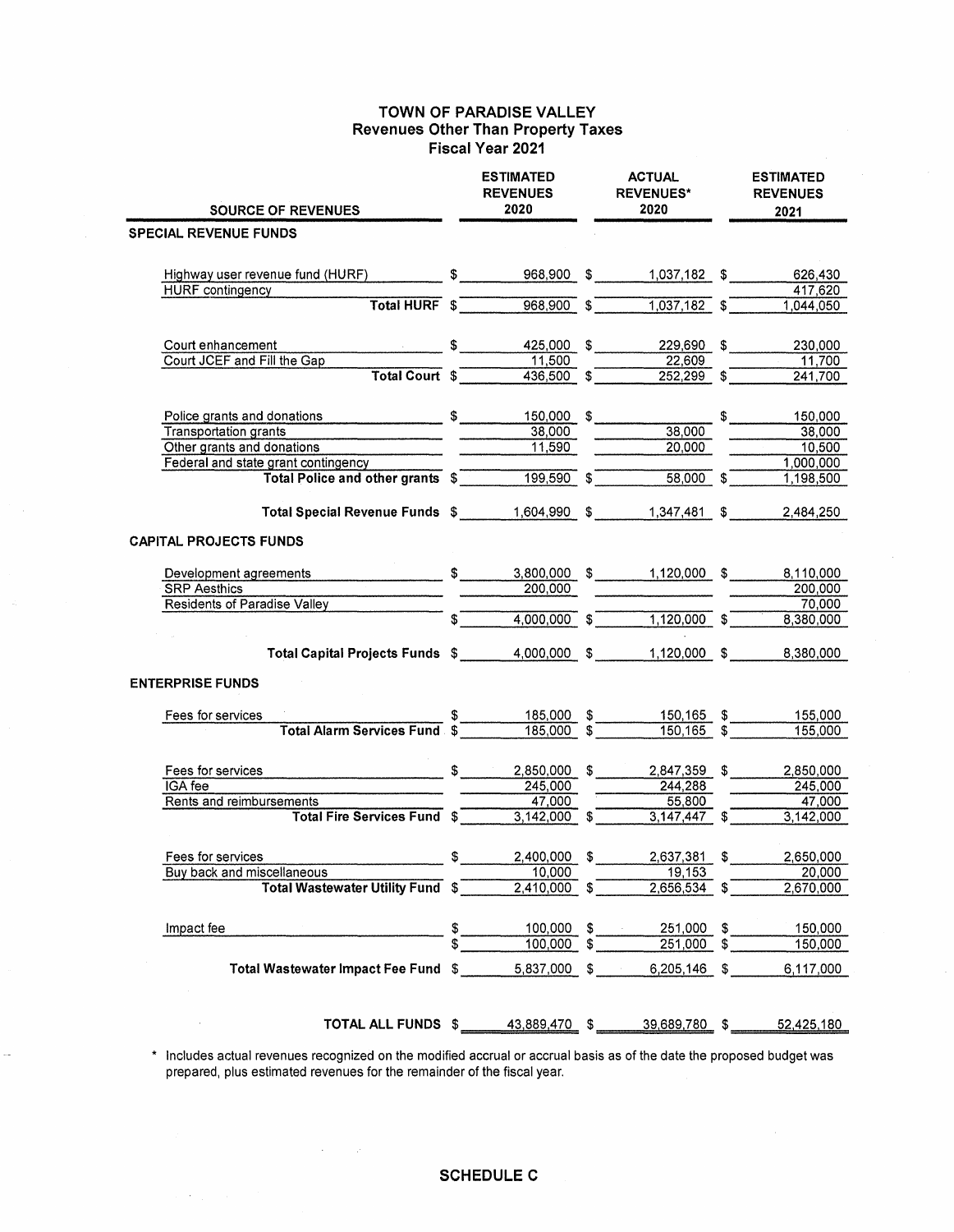# **TOWN OF PARADISE VALLEY Other Financing Sources/<Uses> and lnterfund Transfers Fiscal Year 2021**

|                                    |      | <b>OTHER FINANCING</b><br>2021 |               | <b>INTERFUND TRANSFERS</b><br>2021 |            |     |                |
|------------------------------------|------|--------------------------------|---------------|------------------------------------|------------|-----|----------------|
| <b>FUND</b>                        |      | <b>SOURCES</b>                 | <uses></uses> |                                    | IN         |     | <out></out>    |
| <b>GENERAL FUND</b>                |      |                                |               |                                    |            |     |                |
| Highway Revenue User Fund (HURF)   | \$   |                                | $$^{\circ}$   | \$                                 |            | \$. | (823, 475)     |
| <b>CIP Capital Projects Fund</b>   |      |                                |               |                                    | 5,000,000  |     | (3,500,000)    |
| CIP Series 2016 Excise Tax         |      |                                |               |                                    |            |     | (1,479,585)    |
| CIP Series 2020 Excise Tax         |      |                                |               |                                    |            |     | (728, 443)     |
| Wastewater Fund                    |      |                                |               |                                    | 70,000     |     |                |
| <b>Total General Fund \$</b>       |      |                                | \$            | S.                                 | 5,070,000  | \$  | (6, 531, 503)  |
| <b>SPECIAL REVENUE FUNDS</b>       |      |                                |               |                                    |            |     |                |
| Highway Revenue User Fund (HURF)   | \$.  |                                |               | \$                                 | 823,475    | S.  |                |
| <b>Total Special Revenue Funds</b> | \$.  |                                |               |                                    | 823,475    |     |                |
| <b>DEBT SERVICE FUNDS</b>          |      |                                |               |                                    |            |     |                |
| CIP Series 2016 Excise Tax         | \$   |                                | \$            | \$                                 | 2,208,028  | \$  |                |
| CIP Series 2020 Excise Tax         |      |                                |               |                                    |            |     |                |
| <b>Total Debt Service Funds</b>    | \$   |                                | \$            | \$                                 | 2,208,028  | \$  |                |
| <b>CAPITAL PROJECTS FUNDS</b>      |      |                                |               |                                    |            |     |                |
| <b>CIP Capital Projects Fund</b>   | \$.  |                                | \$.           | \$                                 | 3,500,000  | S.  | (5,000,000)    |
| Total Capital Projects Funds \$    |      |                                | \$            | \$                                 | 3,500,000  | S.  | (5,000,000)    |
| <b>ENTERPRISE FUNDS</b>            |      |                                |               |                                    |            |     |                |
| Wastewater                         | \$   |                                | \$            | \$                                 | 150,000    | \$  | (70,000)       |
| Impact fees                        |      |                                |               |                                    |            |     | (150,000)      |
| <b>Total Enterprise Funds</b>      | - \$ |                                | \$.           | \$.                                | 150,000    | S   | (220,000)      |
| <b>TOTAL ALL FUNDS</b>             | \$   |                                |               | \$                                 | 11,751,503 | \$  | (11, 751, 503) |

# **SCHEDULED**

 $\sim 10^7$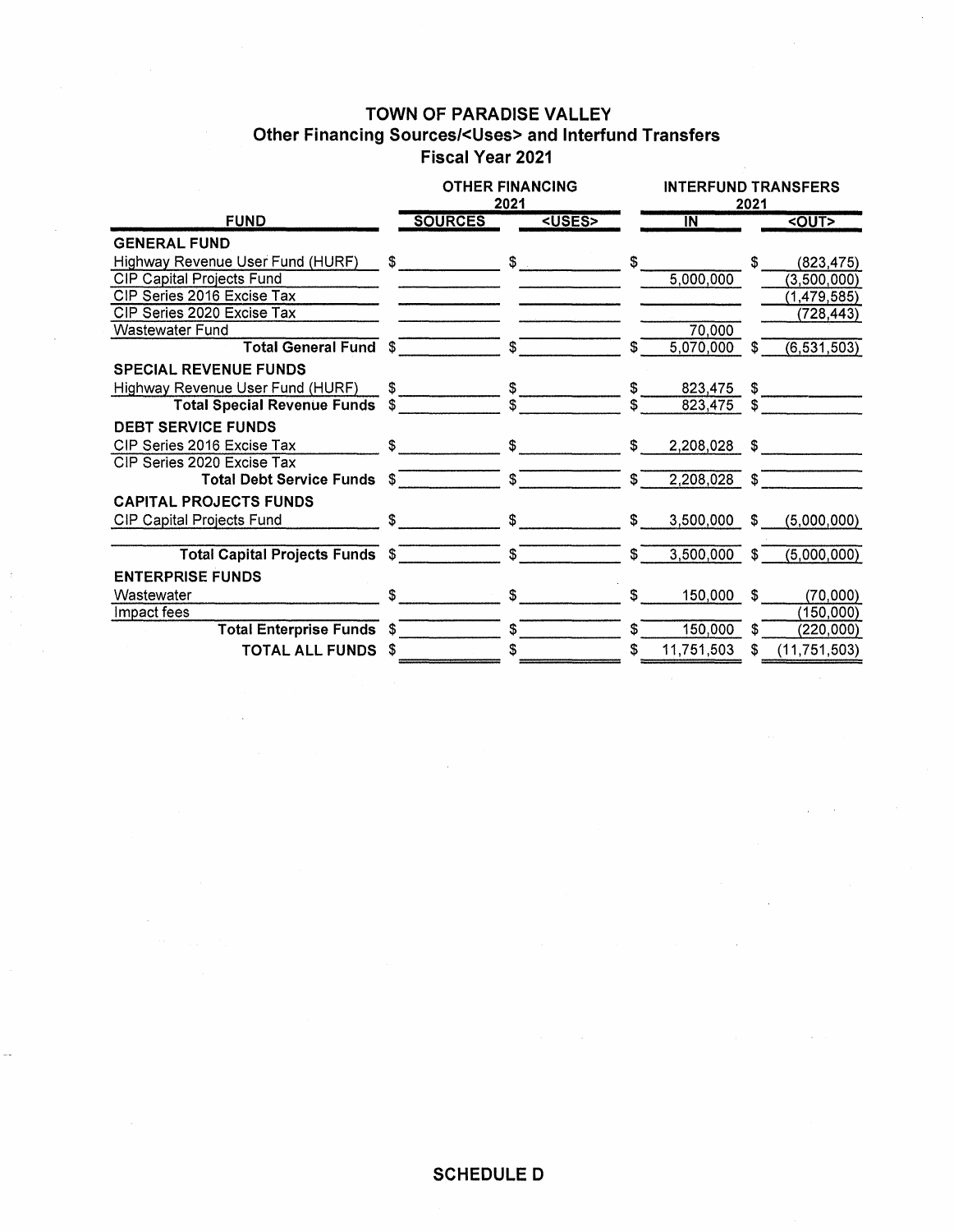### **TOWN OF PARADISE VALLEY Expenditures/Expenses by Fund Fiscal Year 2021**

| <b>FUND/DEPARTMENT</b>                                            |    | <b>ADOPTED</b><br><b>BUDGETED</b><br><b>EXPENDITURES/</b><br><b>EXPENSES</b><br>2020 | <b>EXPENDITURE/</b><br><b>EXPENSE</b><br><b>ADJUSTMENTS</b><br><b>APPROVED</b><br>2020 |         | <b>ACTUAL</b><br><b>EXPENDITURES/</b><br><b>EXPENSES*</b><br>2020 |    | <b>BUDGETED</b><br><b>EXPENDITURES/</b><br><b>EXPENSES</b><br>2021 |
|-------------------------------------------------------------------|----|--------------------------------------------------------------------------------------|----------------------------------------------------------------------------------------|---------|-------------------------------------------------------------------|----|--------------------------------------------------------------------|
| <b>GENERAL FUND</b>                                               |    |                                                                                      |                                                                                        |         |                                                                   |    |                                                                    |
| Community development                                             |    | $\mathbb{S}$ is the set of $\mathbb{S}$<br>$2,190,441$ \$                            | 142,257 \$                                                                             |         | 2,294,109 \$                                                      |    | 2,330,961                                                          |
| Engineering                                                       |    |                                                                                      |                                                                                        |         |                                                                   |    |                                                                    |
| Finance                                                           |    | 653,905                                                                              | 17,948                                                                                 |         | 628,387                                                           |    | 667,981                                                            |
| Information technology                                            |    | 1,779,508                                                                            | (430, 761)                                                                             |         | 1,134,148                                                         |    | 888.953                                                            |
| Mayor, Council, Boards,                                           |    | 197,720                                                                              |                                                                                        |         | 170,070                                                           |    | 152,120                                                            |
| Public works                                                      |    | 862,235                                                                              | 13,211                                                                                 |         | 814,626                                                           |    | 896,914                                                            |
| Tourism promotion                                                 |    | 1,817,302                                                                            |                                                                                        |         | 1,514,011                                                         |    | 900,000                                                            |
| Town Attorney's office                                            |    | 683,792                                                                              | 10,992                                                                                 |         | 680,465                                                           |    | 705.222                                                            |
| Town Manager's office                                             |    | 1,630,499                                                                            | 36,258                                                                                 |         | 1,555,547                                                         |    | 1,430,506                                                          |
| Municipal court                                                   |    | 860,980                                                                              | 25,448                                                                                 |         | 884,989                                                           |    | 759,281                                                            |
| Police department                                                 |    | 9,047,032                                                                            | 717.892                                                                                |         | 9,019,604                                                         |    | 8,746,781                                                          |
| <b>PSPRS</b> unfunded liability                                   |    | 5,000,000                                                                            | (2,000,000)                                                                            |         | 3,000,000                                                         |    |                                                                    |
| Contingencies:                                                    |    |                                                                                      |                                                                                        |         |                                                                   |    |                                                                    |
| Available July 1                                                  |    | 15,232,746                                                                           | 886,994                                                                                |         |                                                                   |    | 905,000                                                            |
| Pending revenue rebound                                           |    |                                                                                      |                                                                                        |         |                                                                   |    | 11,031,749                                                         |
| <b>Total General Fund</b> \$                                      |    | 39,956,160 \$                                                                        | $(579, 761)$ \$                                                                        |         | $21,695,956$ \$                                                   |    | 29,415,468                                                         |
| <b>SPECIAL REVENUE FUNDS</b>                                      |    |                                                                                      |                                                                                        |         |                                                                   |    |                                                                    |
| $\overline{\phantom{a}}$ $\overline{\phantom{a}}$<br>Court grants |    | 475,713 \$                                                                           | $(39,213)$ \$                                                                          |         | 415,539 \$                                                        |    | 152,500                                                            |
| Police grants and donations                                       |    | 200,000                                                                              |                                                                                        |         |                                                                   |    | 50,000                                                             |
| Other grants                                                      |    | 53,153                                                                               | 40,000                                                                                 |         | 34,162                                                            |    | 121,845                                                            |
| Grants contingency                                                |    |                                                                                      |                                                                                        |         |                                                                   |    | 1,120,115                                                          |
| Highway user revenue (streets)                                    |    | 3,054,013                                                                            | 94.041                                                                                 |         | 1,754,092                                                         |    | 1,449,905                                                          |
| Total Special Revenue Funds \$                                    |    | 3,782,879 \$                                                                         | $94,828$ \$                                                                            |         | $2,203,793$ \$                                                    |    | 2,894,365                                                          |
| <b>DEBT SERVICE FUNDS</b>                                         |    |                                                                                      |                                                                                        |         |                                                                   |    |                                                                    |
| CIP Series 2016                                                   |    | $\frac{1}{2}$                                                                        | $1,477,864$ \$ \$                                                                      |         | 1,477,864 \$                                                      |    | 1,479,585                                                          |
| CIP Series 2020                                                   |    | 1,286,750                                                                            |                                                                                        |         |                                                                   |    | 728,443                                                            |
| Total Debt Service Funds \$                                       |    | $2,764,614$ \$                                                                       |                                                                                        |         | $ \circ$ $-$<br>1,477,864                                         | \$ | 2,208,028                                                          |
|                                                                   |    |                                                                                      |                                                                                        |         |                                                                   |    |                                                                    |
| <b>CAPITAL PROJECTS FUNDS</b>                                     |    |                                                                                      |                                                                                        |         |                                                                   |    |                                                                    |
| Capital improvement program                                       |    | $$ 15,525,067$ \$                                                                    | 484,933 \$                                                                             |         | 3,361,000                                                         | S. | 14,430,000                                                         |
| Contingency and available proceeds                                |    |                                                                                      | $484,933$ \$                                                                           |         |                                                                   |    | 8,557,600                                                          |
| Total Capital Projects Funds \$ 15,525,067 \$                     |    |                                                                                      |                                                                                        |         | $3,361,000$ \$                                                    |    | 22,987,600                                                         |
| <b>ENTERPRISE FUNDS</b>                                           |    |                                                                                      |                                                                                        |         |                                                                   |    |                                                                    |
| Alarm fund                                                        | \$ |                                                                                      | $156,787$ \$                                                                           | $\circ$ | 129,175 \$                                                        |    | 165,134                                                            |
| Fire services fund                                                |    | 3,234,955                                                                            |                                                                                        |         | 3,191,181                                                         |    | 3,378,982                                                          |
| Wastewater fund                                                   |    | 2,674,333                                                                            |                                                                                        |         | 2,556,988                                                         |    | 3,032,794                                                          |
| Wastewater impact fee fund                                        |    | 25,000                                                                               |                                                                                        |         |                                                                   |    |                                                                    |
| Enterprise contingencies                                          |    | 211.401                                                                              |                                                                                        |         |                                                                   |    | 138,000                                                            |
| <b>Total Enterprise Funds \$</b>                                  |    | $6,302,476$ \$                                                                       |                                                                                        |         | 5,877,344                                                         |    | 6,714,910                                                          |
| TOTAL ALL FUNDS \$                                                |    | 68,331,196 \$                                                                        |                                                                                        | \$      | 34,615,957 \$                                                     |    | 64,220,371                                                         |

\* Includes actual expenditures/expenses recognized on the modified accrual or accrual basis as of the date the proposed budget was prepared, plus estimated expenditures/expenses for the remainder of the fiscal year.

 $\mathcal{L}$ 

 $\mathcal{F}_{\mathcal{G}}$ 

 $\bar{z}$ 

 $\mathbb{R}^2$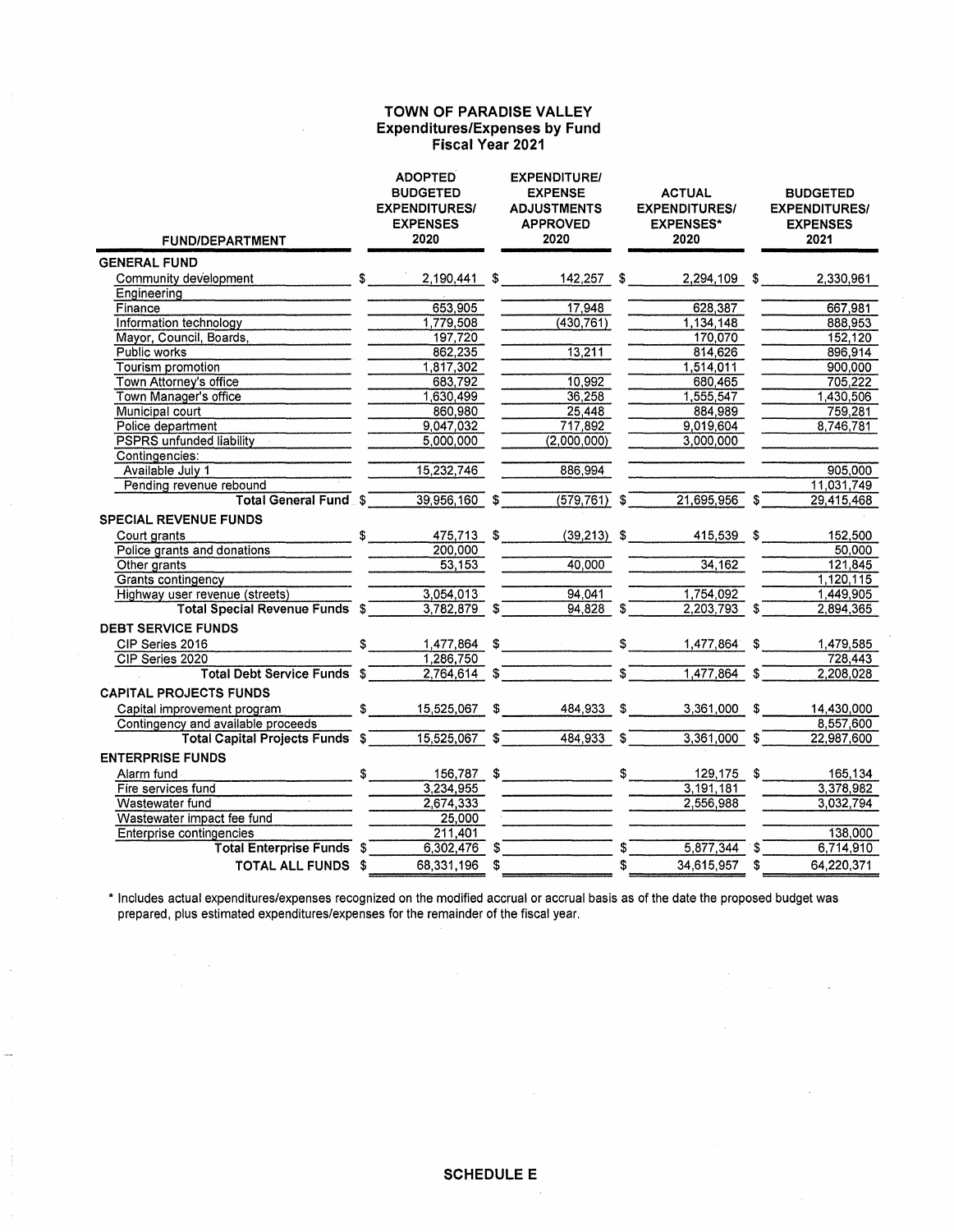## **TOWN OF PARADISE VALLEY Expenditures/Expenses by Department Fiscal Year 2021**

| <b>DEPARTMENT/FUND</b>                                       | <b>ADOPTED</b><br><b>BUDGETED</b><br><b>EXPENDITURES/</b><br><b>EXPENSES</b><br>2020 |              | <b>EXPENDITURE/</b><br><b>EXPENSE</b><br><b>ADJUSTMENTS</b><br><b>APPROVED</b><br>2020 | <b>ACTUAL</b><br><b>EXPENDITURES/</b><br><b>EXPENSES*</b><br>2020 | <b>BUDGETED</b><br><b>EXPENDITURES/</b><br><b>EXPENSES</b><br>2021 |
|--------------------------------------------------------------|--------------------------------------------------------------------------------------|--------------|----------------------------------------------------------------------------------------|-------------------------------------------------------------------|--------------------------------------------------------------------|
| Community development:                                       |                                                                                      |              |                                                                                        |                                                                   |                                                                    |
| General fund                                                 | 2,190,441                                                                            | $\mathbb{S}$ | $142,257$ \$                                                                           | 2,294,109 \$                                                      | 2,330,961                                                          |
| Enterprises<br>Department Total \$                           | 162,099<br>2,352,540                                                                 |              | $142,257$ \$                                                                           | 162,099<br>$2,456,208$ \$                                         | 159,815<br>2,490,776                                               |
|                                                              |                                                                                      |              |                                                                                        |                                                                   |                                                                    |
| Debt service<br>CIP Series 2016                              |                                                                                      |              |                                                                                        |                                                                   |                                                                    |
| CIP Series 2020                                              | 1,286,750                                                                            |              | $1,477,864$ \$ \$                                                                      | 1,477,864 \$                                                      | 1,479,585<br>728,443                                               |
| Department Total \$                                          | 2,764,614                                                                            |              |                                                                                        | $\overline{\text{S}}$<br>1,477,864                                | \$<br>2,208,028                                                    |
|                                                              |                                                                                      |              |                                                                                        |                                                                   |                                                                    |
| Finance:                                                     |                                                                                      |              |                                                                                        |                                                                   |                                                                    |
| General fund                                                 | 653,905                                                                              | \$           | $17,948$ \$                                                                            | 628,387                                                           | \$<br>667,981                                                      |
| Enterprise funds                                             | 107,380                                                                              |              |                                                                                        | 107,380                                                           | 104,695                                                            |
| Department Total \$                                          | 761,285                                                                              |              | 17,948                                                                                 | 735,767                                                           | 772,676                                                            |
| Information technology:                                      |                                                                                      |              |                                                                                        |                                                                   |                                                                    |
| General fund                                                 | 1,779,508                                                                            | \$           | $(430, 761)$ \$                                                                        | 1,134,148                                                         | \$<br>888,953                                                      |
| Enterprise funds                                             | 10,631                                                                               |              |                                                                                        | 10,631                                                            | 11,235                                                             |
| Department Total \$                                          | 1,790,139                                                                            |              | $(430, 761)$ \$                                                                        | 1,144,779                                                         | 900,188                                                            |
| Mayor, Council, Boards,<br><b>Commissions and Volunteers</b> |                                                                                      |              |                                                                                        |                                                                   |                                                                    |
| General fund                                                 | 197,720                                                                              | \$           |                                                                                        | 170,070                                                           | \$<br>152,120                                                      |
| <b>Department Total</b>                                      | \$<br>197,720                                                                        |              |                                                                                        | 170,070                                                           | \$<br>152,120                                                      |
| Public Works                                                 |                                                                                      |              |                                                                                        |                                                                   |                                                                    |
| General fund                                                 | \$<br>862,235                                                                        | $\sqrt{3}$   | $13,211$ \$                                                                            | 814,626                                                           | \$<br>896,914                                                      |
| Highway user revenue fund                                    | 3,054,013                                                                            |              | 94,041                                                                                 | 1,754,092                                                         | 1,449,905                                                          |
| Enterprise funds                                             | 21,028                                                                               |              |                                                                                        | 21,028                                                            | 20,698                                                             |
| Department Total \$                                          | 3,937,276 \$                                                                         |              | 107,252 \$                                                                             | 2,589,746 \$                                                      | 2,367,517                                                          |
| <b>Tourism and Grants</b>                                    |                                                                                      |              |                                                                                        |                                                                   |                                                                    |
| General fund                                                 | \$<br>1,817,302 \$                                                                   |              |                                                                                        | \$<br>$1,514,011$ \$                                              | 900,000                                                            |
| Grants fund                                                  | 53,153                                                                               |              | 40,000                                                                                 | 34,162                                                            | 121,845                                                            |
| Department Total \$                                          | 1,870,455                                                                            | \$           | 40,000                                                                                 | \$<br>1,548,173                                                   | \$<br>1,021,845                                                    |
| Town Attorney's office:                                      |                                                                                      |              |                                                                                        |                                                                   |                                                                    |
| General fund                                                 | \$<br>683,792 \$                                                                     |              | 10,992 \$                                                                              | 680,465 \$                                                        | 705,222                                                            |
| Enterprise funds                                             | 38,105                                                                               |              |                                                                                        | 38,105                                                            | 39,144                                                             |
| <b>Department Total</b>                                      | \$<br>721,897                                                                        | \$           | 10,992                                                                                 | \$<br>718,570 \$                                                  | 744,366                                                            |
|                                                              |                                                                                      |              |                                                                                        |                                                                   |                                                                    |
| Town Manager's office                                        |                                                                                      |              |                                                                                        |                                                                   |                                                                    |
| General fund                                                 | \$<br>1,119,801                                                                      | \$           | $32,230$ \$                                                                            | 1,051,217 \$                                                      | 874,369                                                            |
| Post office<br>Enterprise funds                              | 510,698<br>21,244                                                                    |              | 4,028                                                                                  | 504,330<br>21,244                                                 | 556,137                                                            |
| Department Total \$                                          | 1,651,743 \$                                                                         |              | 36,258                                                                                 | \$<br>1,576,791 \$                                                | 1,430,506                                                          |
|                                                              |                                                                                      |              |                                                                                        |                                                                   |                                                                    |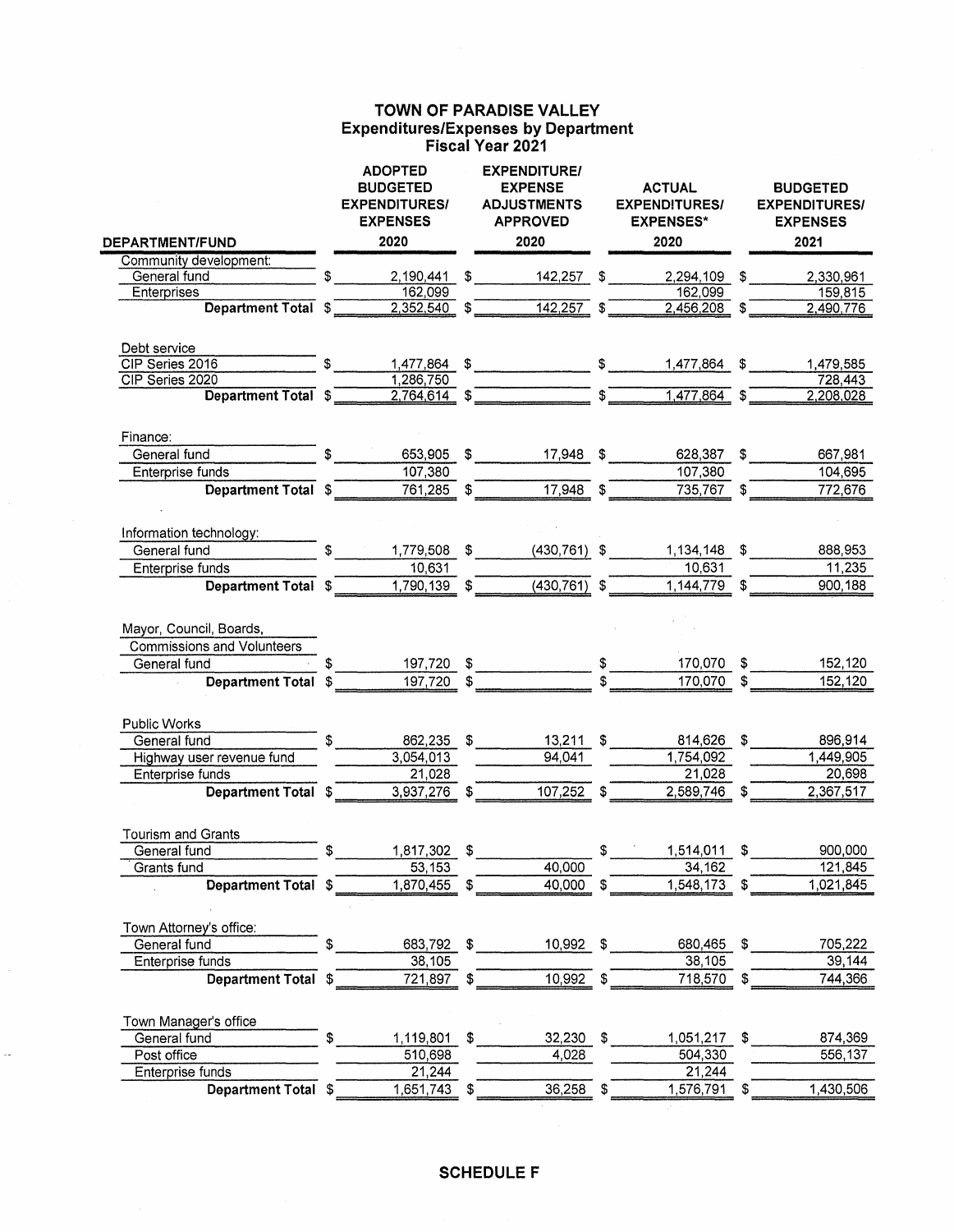## **TOWN OF PARADISE VALLEY Expenditures/Expenses by Department Fiscal Year 2021**

| <b>DEPARTMENT/FUND</b>                                                           |    | <b>ADOPTED</b><br><b>BUDGETED</b><br><b>EXPENDITURES/</b><br><b>EXPENSES</b><br>2020 | <b>EXPENDITURE/</b><br><b>EXPENSE</b><br><b>ADJUSTMENTS</b><br><b>APPROVED</b><br>2020 | <b>ACTUAL</b><br><b>EXPENDITURES/</b><br><b>EXPENSES*</b><br>2020 |          | <b>BUDGETED</b><br><b>EXPENDITURES/</b><br><b>EXPENSES</b><br>2021 |
|----------------------------------------------------------------------------------|----|--------------------------------------------------------------------------------------|----------------------------------------------------------------------------------------|-------------------------------------------------------------------|----------|--------------------------------------------------------------------|
| <b>Wastewater services</b>                                                       |    |                                                                                      |                                                                                        |                                                                   |          |                                                                    |
| Enterprise funds                                                                 |    | 2,553,187                                                                            | \$                                                                                     | 2,435,842                                                         |          |                                                                    |
| Impact fees                                                                      |    | 25,000                                                                               |                                                                                        |                                                                   |          | 2,913,057                                                          |
| <b>Department Total</b>                                                          |    | 2,578,187                                                                            |                                                                                        | 2,435,842                                                         |          | 2,913,057                                                          |
|                                                                                  |    |                                                                                      |                                                                                        |                                                                   |          |                                                                    |
| Contingencies:                                                                   |    |                                                                                      |                                                                                        |                                                                   |          |                                                                    |
| General fund                                                                     |    |                                                                                      |                                                                                        |                                                                   |          |                                                                    |
| General purpose                                                                  |    | 1,753,536                                                                            | \$<br>$(1, 113, 006)$ \$                                                               |                                                                   | \$       | 1,891,799                                                          |
| Specific purpose                                                                 |    |                                                                                      |                                                                                        |                                                                   |          | 828,000                                                            |
| <b>PSPRS liability</b>                                                           |    | 7,000,000                                                                            | 2,000,000                                                                              |                                                                   |          | 5,400,002                                                          |
| Department priorities 2 & 3                                                      |    |                                                                                      |                                                                                        |                                                                   |          | 3,816,948                                                          |
| Assigned for future years                                                        |    | 6,479,210                                                                            |                                                                                        |                                                                   |          |                                                                    |
| Capital projects - general                                                       |    |                                                                                      |                                                                                        |                                                                   |          | 554,000                                                            |
| Capital projects - proceeds                                                      |    |                                                                                      |                                                                                        |                                                                   |          | 8,003,600                                                          |
| Grants and donations                                                             |    |                                                                                      |                                                                                        |                                                                   |          | 1,120,115                                                          |
| Enterprise funds                                                                 |    | 211,401                                                                              |                                                                                        |                                                                   |          | 138,000                                                            |
| <b>Department Total</b>                                                          |    | 15,444,147                                                                           | 886,994                                                                                | \$                                                                | \$       | 21,752,464                                                         |
| Capital Improvement Program:<br>Capital projects fund<br><b>Department Total</b> | \$ | 15,525,067<br>15,525,067                                                             | \$<br>484,933<br>484,933                                                               | \$<br>3,361,000<br>3,361,000                                      | \$<br>\$ | 14,430,000<br>14,430,000                                           |
| Alarm services:                                                                  |    |                                                                                      |                                                                                        |                                                                   |          |                                                                    |
| Enterprise funds                                                                 |    | 46,330                                                                               | \$                                                                                     | 18,717                                                            | \$       | 46,330                                                             |
| <b>Department Total</b>                                                          |    | 46,330                                                                               |                                                                                        | 18,717                                                            |          | 46,330                                                             |
|                                                                                  |    |                                                                                      |                                                                                        |                                                                   |          |                                                                    |
| Fire services:                                                                   |    |                                                                                      |                                                                                        |                                                                   |          |                                                                    |
| Enterprise funds                                                                 |    | 2,987,029                                                                            | \$                                                                                     | \$<br>2,943,255                                                   | \$       | 3,150,265                                                          |
| <b>Department Total</b>                                                          | S. | 2,987,029                                                                            |                                                                                        | 2,943,255                                                         | \$       | 3,150,265                                                          |
| Municipal court:                                                                 |    |                                                                                      |                                                                                        |                                                                   |          |                                                                    |
| General fund                                                                     | \$ | 860,980                                                                              | \$<br>25,448                                                                           | \$<br>884,989                                                     | \$       | 759,281                                                            |
| Court grants                                                                     |    | 475,713                                                                              | (39, 213)                                                                              | 415,539                                                           |          | 152,500                                                            |
| Department Total \$                                                              |    | 1,336,693                                                                            | \$<br>$(13, 765)$ \$                                                                   | 1,300,528                                                         | \$       | 911,781                                                            |
|                                                                                  |    |                                                                                      |                                                                                        |                                                                   |          |                                                                    |
| Police department:<br>General fund - Operations                                  | \$ | 9,047,032 \$                                                                         | 717,892 \$                                                                             | 9,019,604                                                         | \$       | 8,746,781                                                          |
| General fund - PSPRS liability                                                   |    | 5,000,000                                                                            | (2,000,000)                                                                            | 3,000,000                                                         |          |                                                                    |
| Grants and donations                                                             |    | 200,000                                                                              |                                                                                        |                                                                   |          | 50,000                                                             |
| Enterprise funds                                                                 |    | 119,042                                                                              |                                                                                        | 119,042                                                           |          | 131,671                                                            |
| Department Total \$                                                              |    | 14,366,074 \$                                                                        | $(1,282,108)$ \$                                                                       | 12,138,646                                                        |          |                                                                    |
|                                                                                  |    |                                                                                      |                                                                                        |                                                                   | \$       | 8,928,452                                                          |

\* Includes actual expenditures/expenses recognized on the modified accrual or accrual basis as of the date the proposed budget was prepared, plus estimated expenditures/expenses for the remainder of the fiscal year.